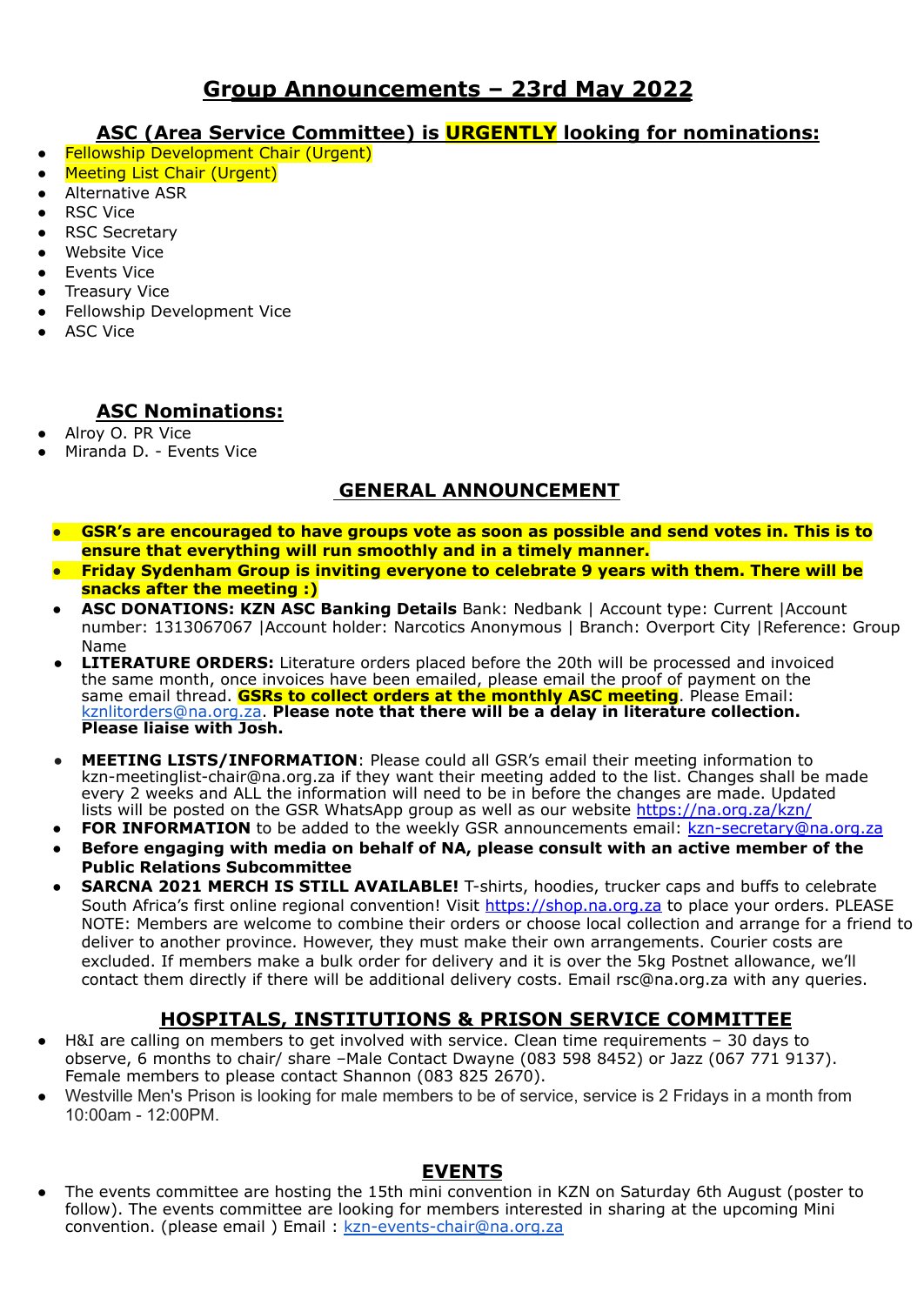#### **PHONELINE**

Phone line is looking for members to be of service. Minimum Clean time requirements for service is 6 months and 1 Phone Line workshop needs to be attended in order to answer calls. Contact Sash (0836451700) or Sharadia (072 502 7952)

### **MEETINGS REQUESTING SUPPORT**

- Newlands East Monday (Requesting support from old-timers to carry the message to the newcomer).
- Pennington Tuesday
- Tuesday Spiritual Principles Meeting (Glenwood)
- Westville Wednesday
- Howick Friday
- Musgrave Saturday Morning (Request for members to come be of service)
- Park Rynie Sunday
- Sunday Beach Meeting
- **Ballito Group**
- We do Recover Ghost Town Group

### **MILESTONE SHARES**

#### **Please email kzn-secretary@na.org.za with Date, Name, Milestone Year & Meeting Details**

| petans      |                                   |                  |                        |  |
|-------------|-----------------------------------|------------------|------------------------|--|
| <b>Date</b> | <b>Name</b>                       | <b>Milestone</b> | <b>Meeting</b>         |  |
| 27th May    | Friday Sydenham<br>Group Birthday | 9 Years          | Friday Sydenham        |  |
| 28th May    | Neville M.                        | 4 Years          | Phoenix Saturday Group |  |
| 6th June    | Shaelin                           | 13 Years         | Chatsworth Group       |  |
| 13th June   | Newlands East                     | . Year           | Newlands East          |  |

More information available at <https://na.org.za/kzn/>

**ASC first Thursday – 2nd June 2022 at the Glenwood Presbyterian Church from 7pm to**

**9pm**

**Address: 339 Esther Roberts Rd, Glenwood, Durban, 4001**

**All are welcome. \*Remember – service keeps you clean\***

### **SUBCOMMITTEE CONTACT INFORMATION**

| PR CHAIR                 | NQABA N.       | 081 830 6553 | kzn-pr-chair@na.org.za           |
|--------------------------|----------------|--------------|----------------------------------|
| PR VICE                  |                |              | kzn-pr-vice@na.org.za            |
| <b>FD CHAIR</b>          |                |              | kzn-fd-chair@na.org.za           |
| FD VICE                  |                |              | kzn-fd-vice@na.org.za            |
| <b>H&amp;I CHAIR</b>     | DWAYNE C.      | 083 598 8452 | kzn-hi-chair@na.org.za           |
| H&I VICE                 | JAZZ           | 067 771 9137 | kzn-hi-vice@na.org.za            |
| MEN'S H&I                | DWAYNE C.      | 083 598 8452 |                                  |
| <b>WOMEN'S H&amp;I</b>   | <b>SHANNON</b> | 083 825 2670 |                                  |
| <b>ZULU TRANSLATIONS</b> | MLU S.         |              |                                  |
| <b>ZULU TRANSLATIONS</b> |                |              |                                  |
| LITERATURE CHAIR         | SARAH G.       | 083 651 8250 | Queries: kzn-lit-chair@na.org.za |
|                          |                |              | Orders: kznlitorders@na.org.za   |
| LITERATURE VICE          | JOSH P.        | 079 033 6885 | kzn-lit-vice@na.org.za           |
| PHONELINE CHAIR          | <b>SASH</b>    | 083 645 1700 | kzn-phoneline-chair@na.org.za    |
| PHONELINE VICE           | SHARADIA E.    | 072 502 7952 | kzn-phoneline-vice@na.org.za     |
|                          |                |              |                                  |